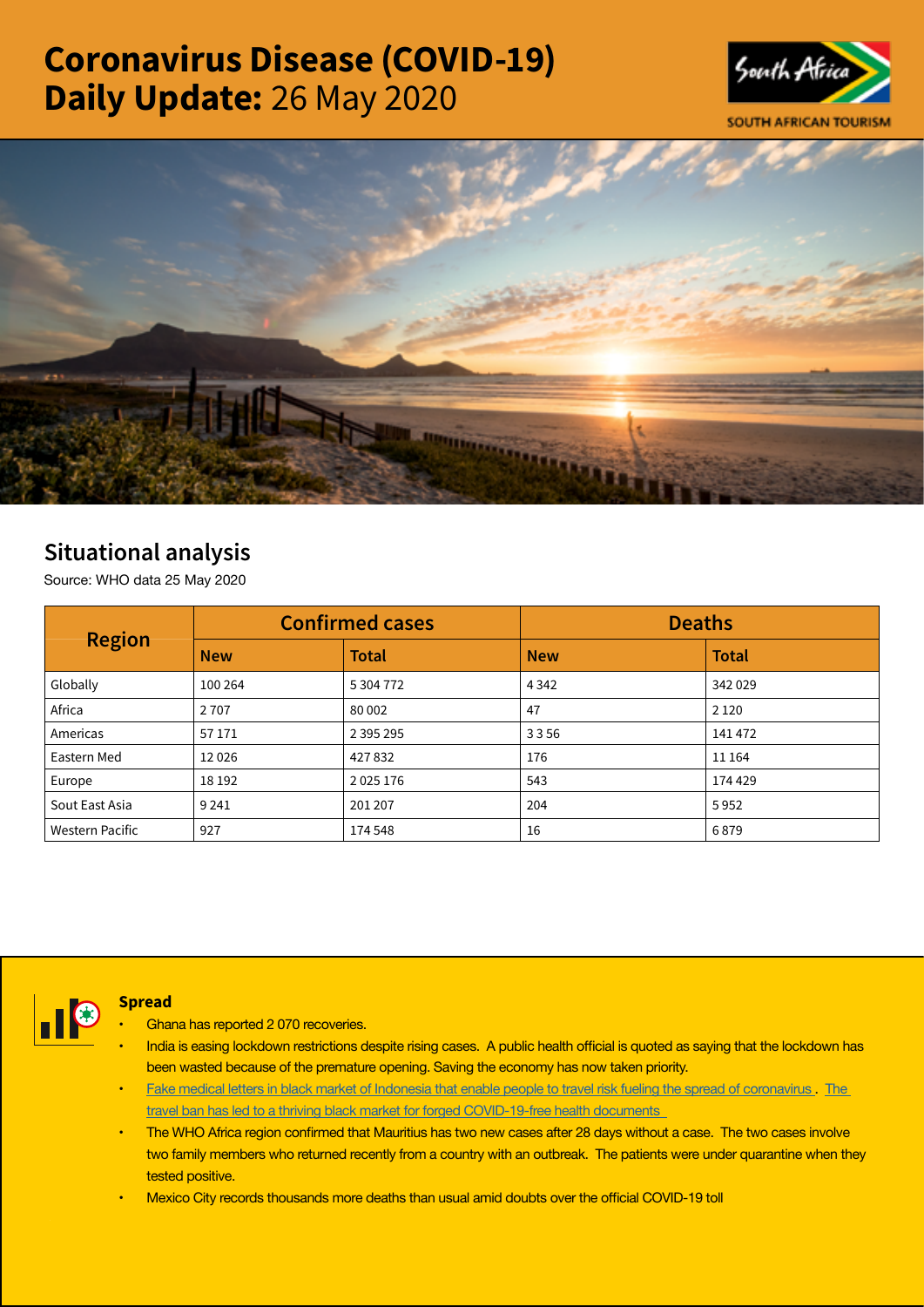- Mexico City records [thousands](https://t.co/gIWMKrJM3a?amp=1) more deaths than usual amid doubts over the official COVID-19 toll
- Montenegro has been declared the first COVID-19 free country in [Europe. The](https://is.gd/qmQHzr) country has a population of 625 000. They [have had 20 days of no new cases being reported](https://is.gd/qmQHzr)
- [There are no new cases in New Zealand](https://t.co/qQI5xBniK4?amp=1)
- Experts in the United Kingdom are warning that without a robust system of testing and tracing, schools should not be reopened as currently the government has no scientific evidence that they can do it safely.



## South Africa:

| <b>Date</b> | <b>Tests</b> | <b>Negative</b> | <b>Positive</b> | <b>Deaths</b> | $% +/$<br><b>Tests</b> | % test/Pop<br>(58780000) | <b>Fatality Rate</b><br>(Deaths/<br>Pos) | Recover-<br>ies | <b>Recovery Rate</b><br>% (Rec/Pos) |
|-------------|--------------|-----------------|-----------------|---------------|------------------------|--------------------------|------------------------------------------|-----------------|-------------------------------------|
| 19 May      | 488 609      | 471 409         | 17 200          | 312           | 3.52                   | 0.83                     | 1,81                                     | 7960            | 46                                  |
| 20 May      | 506 861      | 488 858         | 18 003          | 339           | 3,55                   | 0,86                     | 1,86                                     | 8 9 5 0         | 50                                  |
| $21$ May    | 525 433      | 506 296         | 19 137          | 369           | 3,64                   | 0,89                     | 1,93                                     |                 |                                     |
| 22 May      | 543 032      | 522 907         | 20 1 25         | 397           | 3,71                   | 0,92                     | 1,97                                     | 10 104          | 50                                  |
| 23 May      | 564 370      | 543 027         | 21 343          | 407           | 3.78                   | 0,96                     | 1,91                                     | 10 104          | 47                                  |
| 24 May      | 583 855      | 561 272         | 22 5 83         | 429           | 3,87                   | 0,99                     | 1,90                                     | 11 100          | 49                                  |
| $25$ May    | 596 777      | 573 162         | 23 615          | 481           | 3,96                   | 1,02                     | 2,04                                     | 11 917          | 50                                  |

#### SOUTH AFRICA NEWS

- SA sees highest number of [Covid-19-linked](https://www.iol.co.za/news/south-africa/sa-sees-highest-number-of-covid-19-linked-deaths-in-a-day-as-confirmed-cases-rise-to-23-615-48488977) deaths in a day as confirmed cases rise to 23 615
- [Coronavirus: SA events should avoid undercutting each other warns CEO](https://www.fin24.com/Companies/TravelAndLeisure/coronavirus-sa-events-should-avoid-undercutting-each-other-warns-ceo-20200525-2)
- [Inter-governmental dispute launched against Tourism Minister](http://www.tourismupdate.co.za/article/199506/Inter-governmental-dispute-launched-against-Tourism-Minister)
- Keen to fly but will they [survive?](https://www.fin24.com/Companies/Industrial/keen-to-fly-but-will-they-survive-airlines-weigh-in-on-partial-lift-of-flight-bans-20200525) Airlines weigh in on partial lift of flight bans
- [Limited air travel will not save airlines, says industry body](https://www.businesslive.co.za/bd/national/2020-05-25-limited-air-travel-will-not-save-airlines-says-industry-association/)
- SAA rescue team wins permission to appeal retrenchment decision
- SA Express [liquidators](https://www.dailymaverick.co.za/article/2020-05-25-sa-express-liquidators-seek-more-powers-for-asset-sales-to-free-up-cash/) seek more powers for asset sales to free up cash
- Level 3 [lockdown:](https://www.thesouthafrican.com/news/what-is-banned-level-3-can-i-meet-friends-south-africa/) Nine things you're still banned from doing
- [Restaurant association slams continued ban on sit-down meals](https://www.timeslive.co.za/news/south-africa/2020-05-25-restaurant-association-slams-continued-ban-on-sit-down-meals/)
- We tested food apps in the [townships,](https://www.businessinsider.co.za/delivery-apps-like-uber-eats-are-still-not-delivering-food-to-townships-2020-5) and you still can't get Uber Eats or Bolt to deliver
- Level 3: You can collect food from [restaurants](https://www.businessinsider.co.za/restaurants-are-now-allowed-to-do-collections-and-drive-through-2020-5) and they want to sell alcohol too
- Restrict booze sales too much and it'll just be a big [babelas:](https://select.timeslive.co.za/news/2020-05-26-restrict-booze-sales-too-much-and-itll-just-be-a-big-babelas-traders/) traders
- G Adventures not [suspending](https://www.iol.co.za/travel/travel-news/g-adventures-not-suspending-tours-beyond-july-31-48480978) tours beyond July 31
- **[Ramaphosa](https://www.businesslive.co.za/bd/national/2020-05-25-ramaphosa-cheers-africas-fight-against-covid-19/) cheers Africa's fight against Covid-19**
- Level  $3 a$  [slightly](https://www.dailymaverick.co.za/article/2020-05-26-level-3-a-slightly-less-terrible-option/) less terrible option
- **[Lockdown](https://www.dailymaverick.co.za/article/2020-05-26-lockdown-level-3-whats-in-store/) Level 3: What's in store**
- [The challenge is to remould the old way of doing business, using existing contacts](https://www.businesslive.co.za/bd/opinion/2020-05-25-the-challenge-is-to-remould-the-old-way-of-doing-business-using-existing-contacts/)
- SA [households'](https://www.iol.co.za/business-report/economy/sa-households-net-wealth-recovers-60-since-april-48488425) net wealth recovers 60% since April